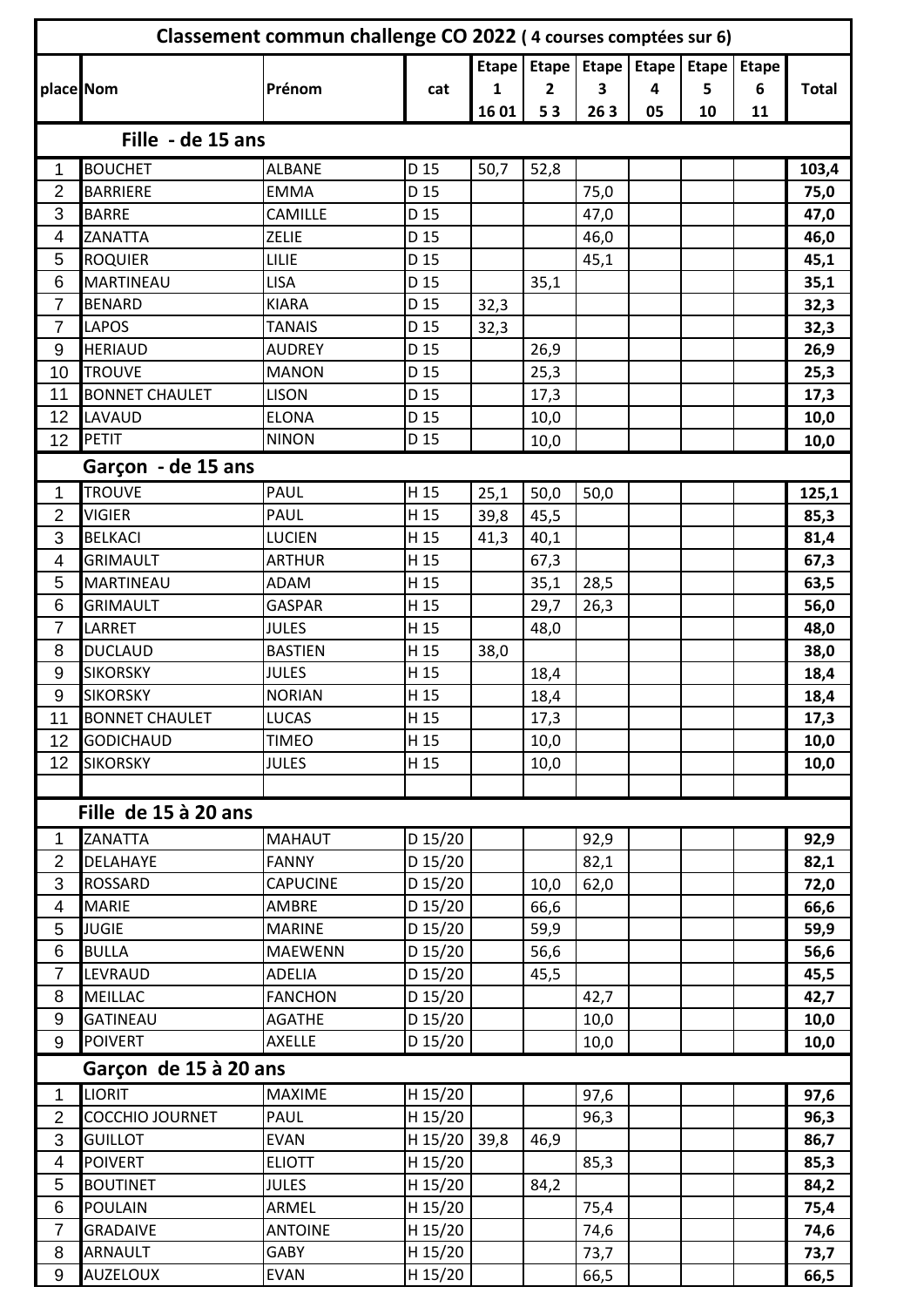| 10              | RIBEREAU          | ERWAN                | $H$ 15/20 | 61,0  |       |       |  | 61,0  |
|-----------------|-------------------|----------------------|-----------|-------|-------|-------|--|-------|
| 11              | <b>BOYER</b>      | <b>MAXIME</b>        | H 15/20   | 48,1  |       |       |  | 48,1  |
| 12              | <b>DUBREUIL</b>   | <b>DORIAN</b>        | H 15/20   |       | 44,9  |       |  | 44,9  |
| 13              | <b>HERIAUD</b>    | <b>THOMAS</b>        | H 15/20   |       | 44,9  |       |  | 44,9  |
| 14              | <b>GODICHAUD</b>  | <b>OIHAN</b>         | H 15/20   |       | 30,0  |       |  | 30,0  |
| 15              | <b>MONTUS</b>     | <b>JULES</b>         | H 15/20   |       |       | 10,0  |  | 10,0  |
|                 | Femme + de 20 ans |                      |           |       |       |       |  |       |
| 1               | <b>MATTEI</b>     | SANDRA               | $D 20 +$  | 52,6  | 69,8  | 36,4  |  | 158,7 |
| $\overline{2}$  | PERRAULT          | <b>PASCALE</b>       | $D 20 +$  | 53,0  | 56,2  | 45,6  |  | 154,8 |
| 3               | <b>MINAUD</b>     | <b>MATHILDE</b>      | $D$ 20 +  | 68,0  | 10,0  | 58,9  |  | 137,0 |
| 4               | LANDAIS           | <b>MATHILDE</b>      | $D 20 +$  | 10,0  | 53,2  | 49,5  |  | 112,8 |
| 5               | <b>BAUDET</b>     | <b>SYLVIE</b>        | $D$ 20 +  | 39,5  | 37,1  | 31,9  |  | 108,5 |
| $6\phantom{1}6$ | <b>GOUALIN</b>    | <b>EVE</b>           | $D$ 20 +  |       | 49,6  | 57,1  |  | 106,7 |
| $\overline{7}$  | <b>JAULIN</b>     | <b>LYDIE</b>         | $D 20 +$  | 50,7  |       | 52,0  |  | 102,7 |
| 8               | <b>BOUCHET</b>    | <b>MARIE NOELLE</b>  | $D 20 +$  | 51,4  | 47,6  |       |  | 99,0  |
| $9\,$           | CLOUZEAU          | VALERIE              | $D 20 +$  | 53,8  |       | 42,2  |  | 96,0  |
| 10              | <b>LANGLOIS</b>   | <b>PATRICIA</b>      | $D$ 20 +  | 52,6  |       | 37,6  |  | 90,2  |
| 11              | <b>ROSSARD</b>    | <b>STEPHANIE</b>     | $D 20 +$  |       | 47,8  | 41,3  |  | 89,1  |
| 12              | <b>BULLA</b>      | <b>VIRGINIE</b>      | $D 20 +$  |       | 63,2  |       |  | 63,2  |
| 13              | <b>BOUTINET</b>   | ZOE                  | $D$ 20 +  |       | 60,0  |       |  | 60,0  |
| 14              | <b>BROSSET</b>    | <b>SYLVIE</b>        | $D 20 +$  | 56,9  |       |       |  | 56,9  |
| 15              | <b>GAUTREAU</b>   | SANDRA               | $D 20 +$  |       |       | 48,2  |  | 48,2  |
| 16              | <b>POIVERT</b>    | <b>STEPHANIE</b>     | $D 20 +$  |       |       | 48,0  |  | 48,0  |
| 17              | <b>RABALLARD</b>  | EMMANUELLE           | $D 20 +$  |       | 45,0  |       |  | 45,0  |
| 18              | <b>CUSSAC</b>     | <b>STEPHANIE</b>     | $D 20 +$  |       |       | 41,7  |  | 41,7  |
| 19              | <b>POTHET</b>     | <b>MARIE NOELLE</b>  | $D 20 +$  |       | 40,5  |       |  | 40,5  |
| 20              | <b>VIDRIS</b>     | VALERIE              | $D 20 +$  |       | 40,5  |       |  | 40,5  |
| 21              | <b>MIKULOVIC</b>  | <b>STEPHANIE</b>     | $D 20 +$  | 40,2  |       |       |  | 40,2  |
| 22              | <b>BOISSEAU</b>   | <b>EMMANUELLE</b>    | $D$ 20 +  | 39,7  |       |       |  | 39,7  |
| 23              | <b>BOURRINET</b>  | <b>MARIANNE</b>      | $D 20 +$  | 37,6  |       |       |  | 37,6  |
| 24              | <b>BOYER</b>      | <b>CHRISTELLE</b>    | $D 20 +$  |       |       | 37,6  |  | 37,6  |
| 25              | <b>JUGIE</b>      | LAETITIA             | $D 20 +$  |       | 36,3  |       |  | 36,3  |
| 26              | <b>GOUPILLAT</b>  | PASCALINE            | $D 20 +$  |       |       | 28,5  |  | 28,5  |
| 27              | <b>GRANATA</b>    | <b>SEVERINE</b>      | $D 20 +$  |       | 18,3  |       |  | 18,3  |
| 28              | <b>DEGUILLEN</b>  | <b>MYRIAM</b>        | $D 20 +$  |       | 10,0  |       |  | 10,0  |
|                 | Homme + de 20 ans |                      |           |       |       |       |  |       |
| 1               | <b>BOUDET</b>     | <b>ADRIEN</b>        | $H$ 20 +  | 100,0 | 100,0 | 92,2  |  | 292,2 |
| $\overline{2}$  | <b>BOUDET</b>     | <b>JEAN-MARC</b>     | $H$ 20 +  | 73,2  | 75,0  | 62,6  |  | 210,8 |
| 3               | CLOUZEAU          | <b>GILLES</b>        | $H 20 +$  | 93,6  |       | 100,0 |  | 193,6 |
| 4               | <b>GEYER</b>      | <b>THIERRY</b>       | $H 20 +$  | 52,2  | 65,0  | 59,6  |  | 176,9 |
| 5               | <b>GRIMAULT</b>   | <b>FREDDY</b>        | $H 20 +$  |       | 90,6  | 84,5  |  | 175,1 |
| 6               | <b>COURTEL</b>    | <b>DIDIER</b>        | $H 20 +$  | 57,7  | 57,4  | 54,6  |  | 169,7 |
| $\overline{7}$  | <b>GAILLARD</b>   | <b>FABIEN</b>        | $H$ 20 +  | 80,9  |       | 86,6  |  | 167,5 |
| 8               | NICOU             | <b>MATHIEU</b>       | $H$ 20 +  | 50,7  | 59,6  | 54,0  |  | 164,3 |
| $9\,$           | <b>DUPUY</b>      | <b>BRUNO</b>         | $H 20 +$  | 44,3  | 56,9  | 56,3  |  | 157,5 |
| 10              | RIBEREAU          | <b>FABIEN</b>        | $H$ 20 +  | 80,2  | 70,2  |       |  | 150,4 |
| 11              | <b>SAPIN</b>      | <b>PHILIPPE</b>      | $H 20 +$  | 45,3  | 53,2  | 48,1  |  | 146,7 |
| 12              | <b>BAUDIN</b>     | <b>DAMIEN</b>        | $H 20 +$  |       | 65,9  | 63,5  |  | 129,4 |
| 13              | <b>HERAULT</b>    | <b>THOMAS</b>        | $H 20 +$  | 59,8  |       | 67,0  |  | 126,8 |
| 14              | <b>TROUVE</b>     | <b>JULIEN</b>        | $H 20 +$  | 55,9  | 69,7  |       |  | 125,6 |
| 15              | <b>CANON</b>      | <b>JEAN FRANCOIS</b> | $H 20 +$  |       | 63,9  | 58,5  |  | 122,4 |
| 16              | <b>BOURRINET</b>  | <b>JOEL</b>          | $H 20 +$  | 57,5  |       | 55,7  |  | 113,2 |
| 17              | <b>BLANCHER</b>   | SEBASTIEN            | $H 20 +$  | 58,3  |       | 53,1  |  | 111,4 |
| 18              | <b>BOUTINET</b>   | <b>DIDIER</b>        | $H 20 +$  |       | 55,8  | 44,9  |  | 100,7 |
| 19              | <b>GRAND</b>      | jean pierre          | $H 20 +$  | 50,0  | 42,1  |       |  | 92,1  |